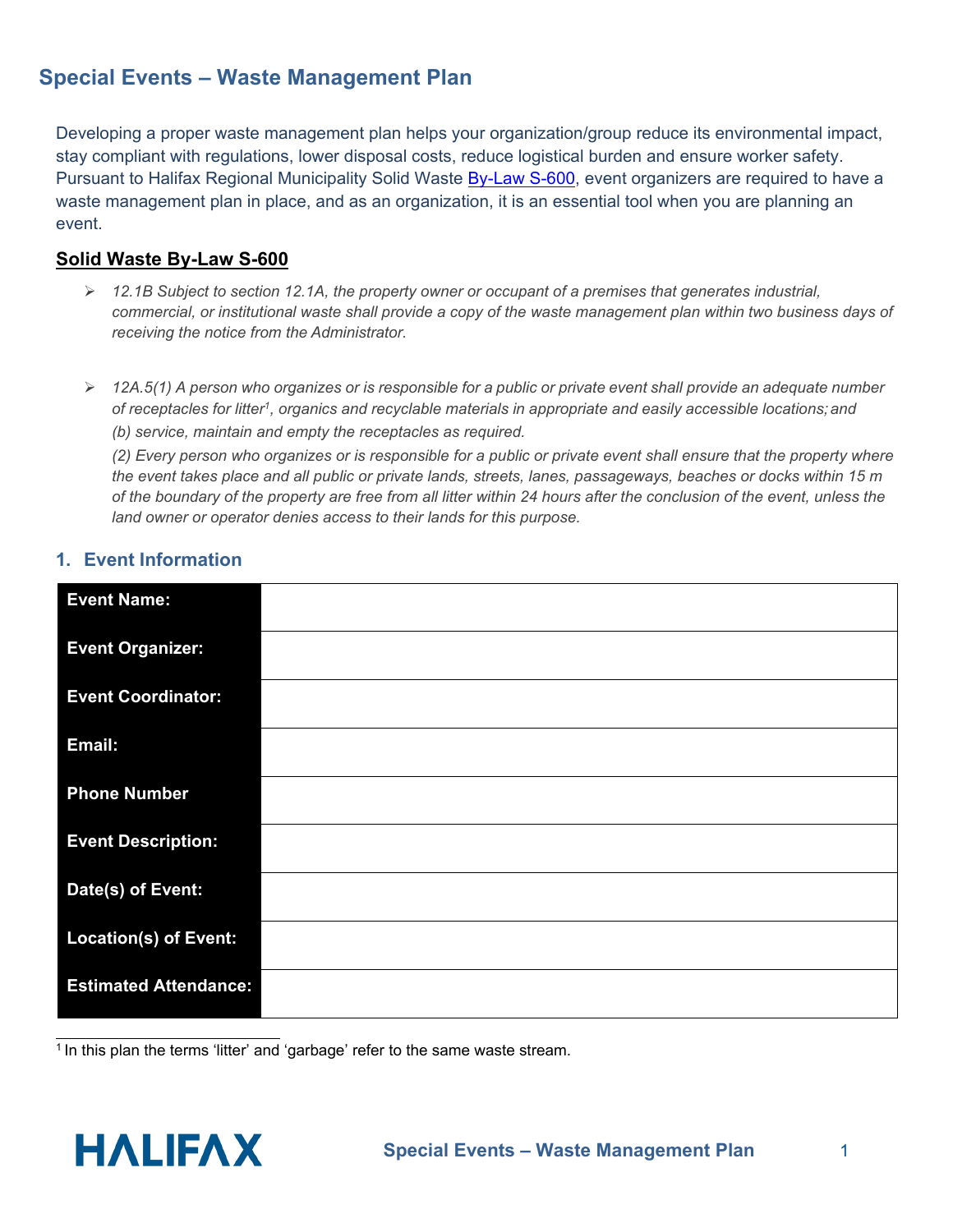## **2. Waste Management Plan**

| Are there food/drink related catering/booth/vendors at the event? |  | N0 |
|-------------------------------------------------------------------|--|----|
| engeifify # and tyng<br>If "VES"                                  |  |    |

If "YES", specifify # and type of food/drink to be served:

| Is outside food/drink permitted to be brought to the event? |  |
|-------------------------------------------------------------|--|
| Are there other types of booth/vendors at the event?        |  |
| If "YES", specify $#$ and type:                             |  |

# **If you answered "YES" to one of the above questions in Section 3, please provide the following information:**

| <b>Waste Collection Services</b>                                                                                                                      |  |                                             |  |  |  |
|-------------------------------------------------------------------------------------------------------------------------------------------------------|--|---------------------------------------------|--|--|--|
| <b>Hauler Name:</b>                                                                                                                                   |  |                                             |  |  |  |
| Waste bins must be provided to manage: Cardboard, Recyclables, Paper, Organics, Garbage. If<br>possible, please provide locations/maps of waste bins. |  |                                             |  |  |  |
| # Cardboard<br>Bin(s)                                                                                                                                 |  | Location(s) of<br><b>Cardboard Bin(s)</b>   |  |  |  |
| # Recyclables<br>Bin(s)                                                                                                                               |  | Location(s) of<br><b>Recyclables Bin(s)</b> |  |  |  |
| # Paper Bin(s)                                                                                                                                        |  | Location(s) of<br>Paper Bin(s)              |  |  |  |

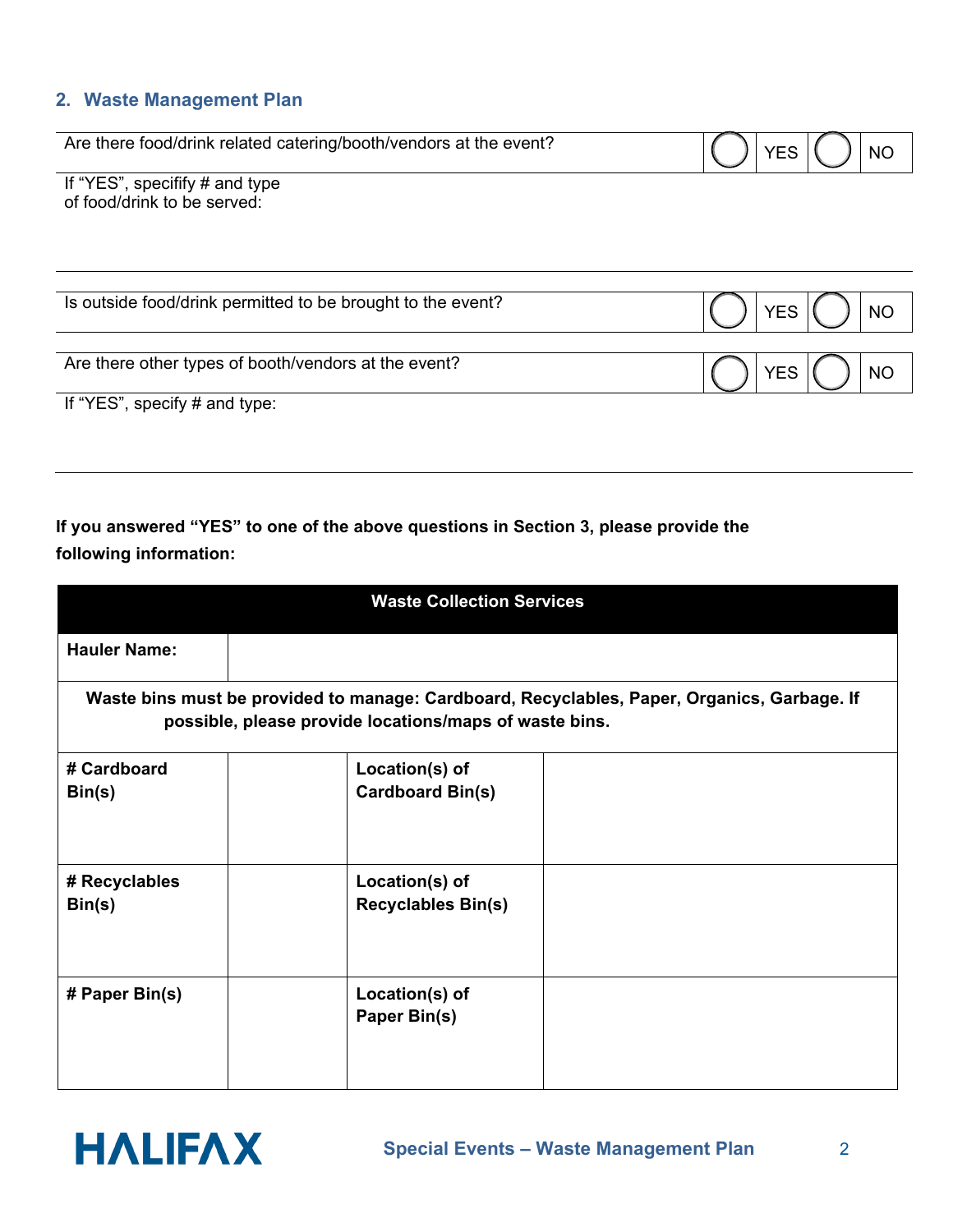| <b>Waste Collection Services</b>                         |                                          |  |  |  |  |
|----------------------------------------------------------|------------------------------------------|--|--|--|--|
| # Organics<br>Bin(s)                                     | Location(s) of<br><b>Organics Bin(s)</b> |  |  |  |  |
| # Garbage<br>Bin(s)                                      | Location(s) of<br><b>Garbage Bin(s)</b>  |  |  |  |  |
| Where will bins be<br>placed for use of<br>event guests: |                                          |  |  |  |  |

## **Describe how/where the waste will be sorted by event catering, non-food vendors and attendees (Who is responsible for sorting waste):**